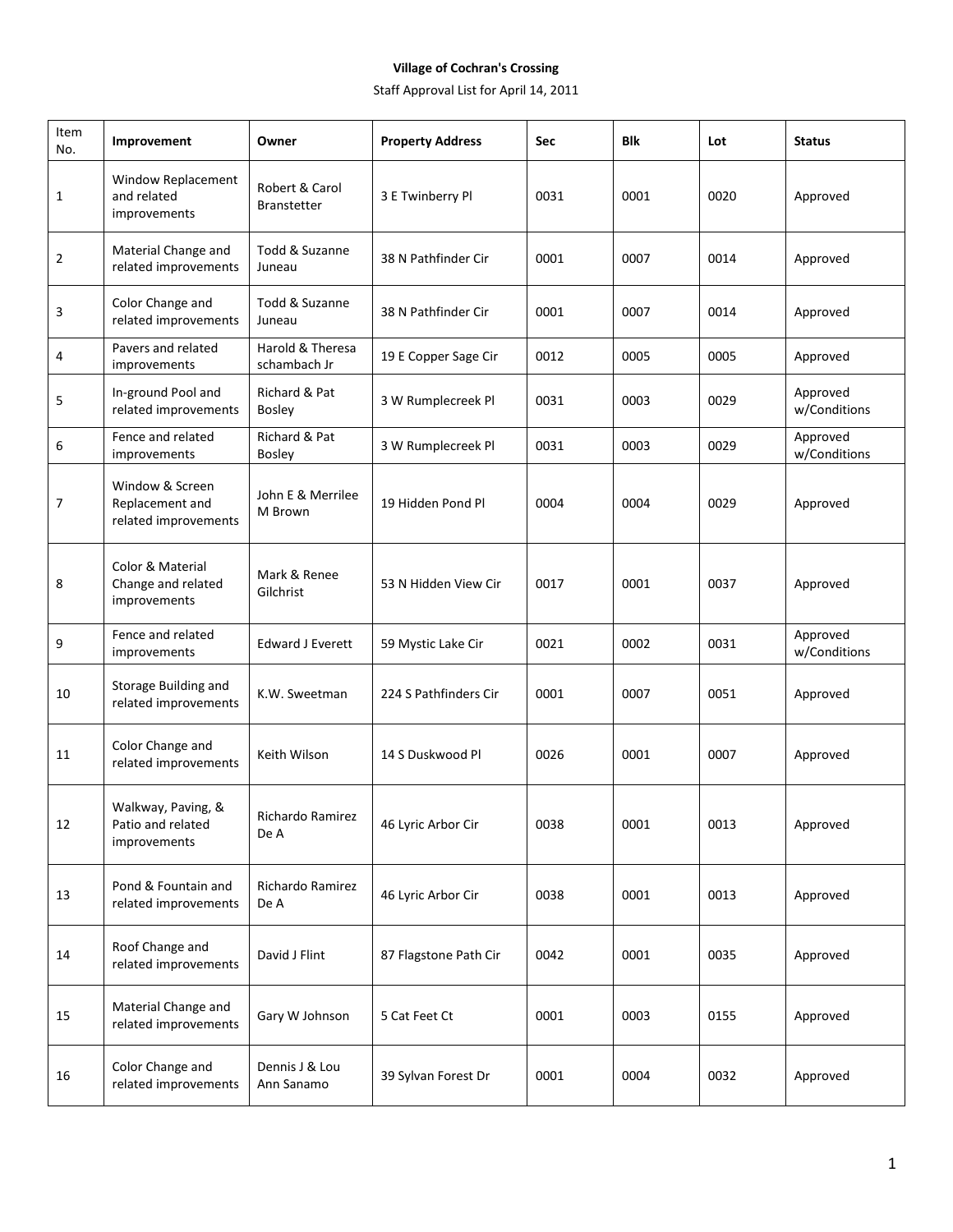| 17 | Color Change and<br>related improvements                          | Craig & Dana<br>Pruitt                 | 4 E Eden Elm Cir        | 0004 | 0001 | 0009 | Approved                 |
|----|-------------------------------------------------------------------|----------------------------------------|-------------------------|------|------|------|--------------------------|
| 18 | Roof Change and<br>related improvements                           | Claud D Stiles                         | 10 W Stony Bridge Ct    | 0010 | 0004 | 0062 | Approved                 |
| 19 | Fence and related<br>improvements                                 | Richard & Kim<br><b>Broderick</b>      | 38 Sweetdream Pl        | 0019 | 0003 | 0050 | Approved                 |
| 20 | Color Change and<br>related improvements                          | Thomas E<br>Gougenheim                 | 123 W Bonneymead Cir    | 0013 | 0002 | 0004 | Approved                 |
| 21 | Roof Change and<br>related improvements                           | Trevor & Barbara<br>Nysetvold          | 88 S Flagstone Path Cir | 0051 | 0001 | 0014 | Approved                 |
| 22 | Material Change Front<br>Porch and related<br><i>improvements</i> | Michael &Barbara<br>Murray             | 131 Wisteria Walk Cir   | 0037 | 0001 | 0084 | Approved                 |
| 23 | Walkway, Paving, &<br>Patio and related<br>improvements           | Michael &Barbara<br>Murray             | 131 Wisteria Walk Cir   | 0037 | 0001 | 0084 | Approved                 |
| 24 | Color Change and<br>related improvements                          | Kathryn Kirk                           | 39 E Trillium Cir       | 0019 | 0001 | 0002 | Approved                 |
| 25 | Pavers and related<br>improvements                                | Sam & Jennifer<br>Almerico             | 18 Twin Feather Pl      | 0018 | 0002 | 0024 | Approved                 |
| 26 | Walkway and related<br>improvements                               | Roger & Jennifer<br>Sutter             | 42 Dovetail Pl          | 0018 | 0002 | 0011 | Approved                 |
| 27 | Patio and related<br>improvements                                 | Roger & Jennifer<br>Sutter             | 42 Dovetail Pl          | 0018 | 0002 | 0011 | Approved                 |
| 28 | Play Fort and related<br>improvements                             | Tim & Meagan<br>Peters                 | 74 W Stony Bridge Cir   | 0010 | 0003 | 0022 | Approved                 |
| 29 | Color Change and<br>related improvements                          | Susan Stalcup                          | 30 Summithill Pl        | 0010 | 0002 | 0025 | Approved                 |
| 30 | Fence and related<br>improvements                                 | David & Katherine<br>Hannan            | 4 Woodelves Pl          | 0001 | 0003 | 0116 | Approved<br>w/Conditions |
| 31 | Color Change and<br>related improvements                          | Lisa Norman                            | 22 Bending Branch Pl    | 0012 | 0004 | 0031 | Approved                 |
| 32 | Fence and related<br>improvements                                 | Dan & Naomi<br>Houchin                 | 83 W Summer Storm Cir   | 0031 | 0003 | 0038 | Approved                 |
| 33 | Screened Room and<br>related improvements                         | Federal home<br>Loan Mortgage<br>Corp. | 42 Village Knoll Pl     | 0010 | 0004 | 0091 | Approved<br>w/Conditions |
| 34 | Wood DecK & Paving<br>and related<br>improvements                 | Federal home<br>Loan Mortgage<br>Corp. | 42 Village Knoll Pl     | 0010 | 0004 | 0091 | Approved                 |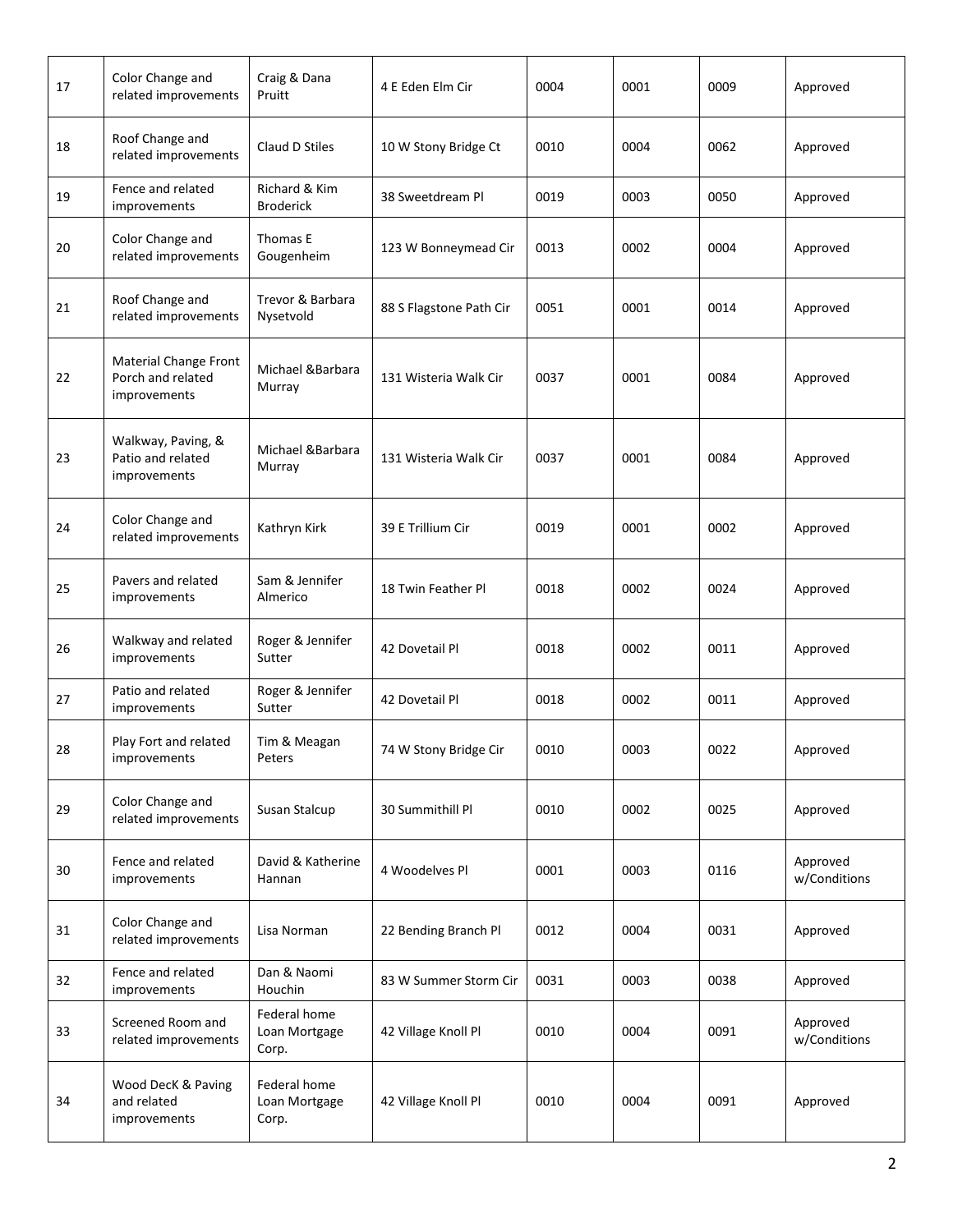| 35 | Roof Change and<br>related improvements                    | Michael W Corey             | 88 Hollymead Dr         | 0009 | 0004 | 0018 | Approved                 |
|----|------------------------------------------------------------|-----------------------------|-------------------------|------|------|------|--------------------------|
| 36 | Color Change and<br>related improvements                   | Jennifer LeRoux             | 50 Sky Terrace Pl       | 0002 | 0002 | 0110 | Approved                 |
| 37 | Pavilion (Small) and<br>related improvements               | Joe & Barbara<br>Frobese    | 19 Windfellow Pl        | 0001 | 0003 | 0112 | Approved<br>w/Conditions |
| 38 | Arbor and related<br>improvements                          | Joe & Barbara<br>Frobese    | 19 Windfellow Pl        | 0001 | 0003 | 0112 | Approved                 |
| 39 | Pavilion (Lrg) and<br>related improvements                 | Joe & Barbara<br>Frobese    | 19 Windfellow Pl        | 0001 | 0003 | 0112 | Approved<br>w/Conditions |
| 40 | Barrier Fence and<br>related improvements                  | Kyle and Amy<br>Suchma      | 18 Raindream Pl         | 0001 | 0007 | 0074 | Approved<br>w/Conditions |
| 41 | Color Change and<br>related improvements                   | Steve & Donna<br>Jenkins    | 199 N Village Knoll Cir | 0010 | 0001 | 0001 | Approved                 |
| 42 | Material change                                            | Paul & Barbara<br>DeBeaudry | 22 W Stony Bridge Ct    | 0010 | 0004 | 0065 | Approved                 |
| 43 | Color Change and<br>related improvements                   | Martin Shoquist             | 19 Palmer Green Pl      | 0055 | 0005 | 0016 | Approved                 |
| 44 | Material Change and<br>related improvements                | Martin Shoquist             | 19 Palmer Green Pl      | 0055 | 0005 | 0016 | Approved                 |
| 45 | <b>Screened Patio and</b><br>related improvements          | Rebecca Cappello            | 77 Speckled Egg Pl      | 0037 | 0001 | 0073 | Approved<br>w/Conditions |
| 46 | In-ground Pool & spa<br>and related<br>improvements        | Rebecca Cappello            | 77 Speckled Egg Pl      | 0037 | 0001 | 0073 | Approved<br>w/Conditions |
| 47 | Bathroom and related<br>improvements                       | Dennis Butchee              | 107 E Patherfinders Cir | 0001 | 0006 | 0096 | Approved<br>w/Conditions |
| 48 | Barrier Fence and<br>related improvements                  | Bryan and Dana<br>Lutz      | 25 Hornsilver Pl        | 0007 | 0001 | 0034 | Approved<br>w/Conditions |
| 49 | Above Ground Spa<br>and related<br>improvements            | Don Hill                    | 108 S Copperknoll Cir   | 0027 | 0001 | 0021 | Approved<br>w/Conditions |
| 50 | <b>Attached Patio Cover</b><br>and related<br>improvements | Don Hill                    | 108 S Copperknoll Cir   | 0027 | 0001 | 0021 | Approved<br>w/Conditions |
| 51 | In-ground Pool and<br>related improvements                 | Jeff Detone                 | 66 Shearwater Pl        | 0004 | 0005 | 0027 | Approved<br>w/Conditions |
| 52 | Barrier Fence and<br>related improvements                  | Jeff Detone                 | 66 Shearwater Pl        | 0004 | 0005 | 0027 | Approved<br>w/Conditions |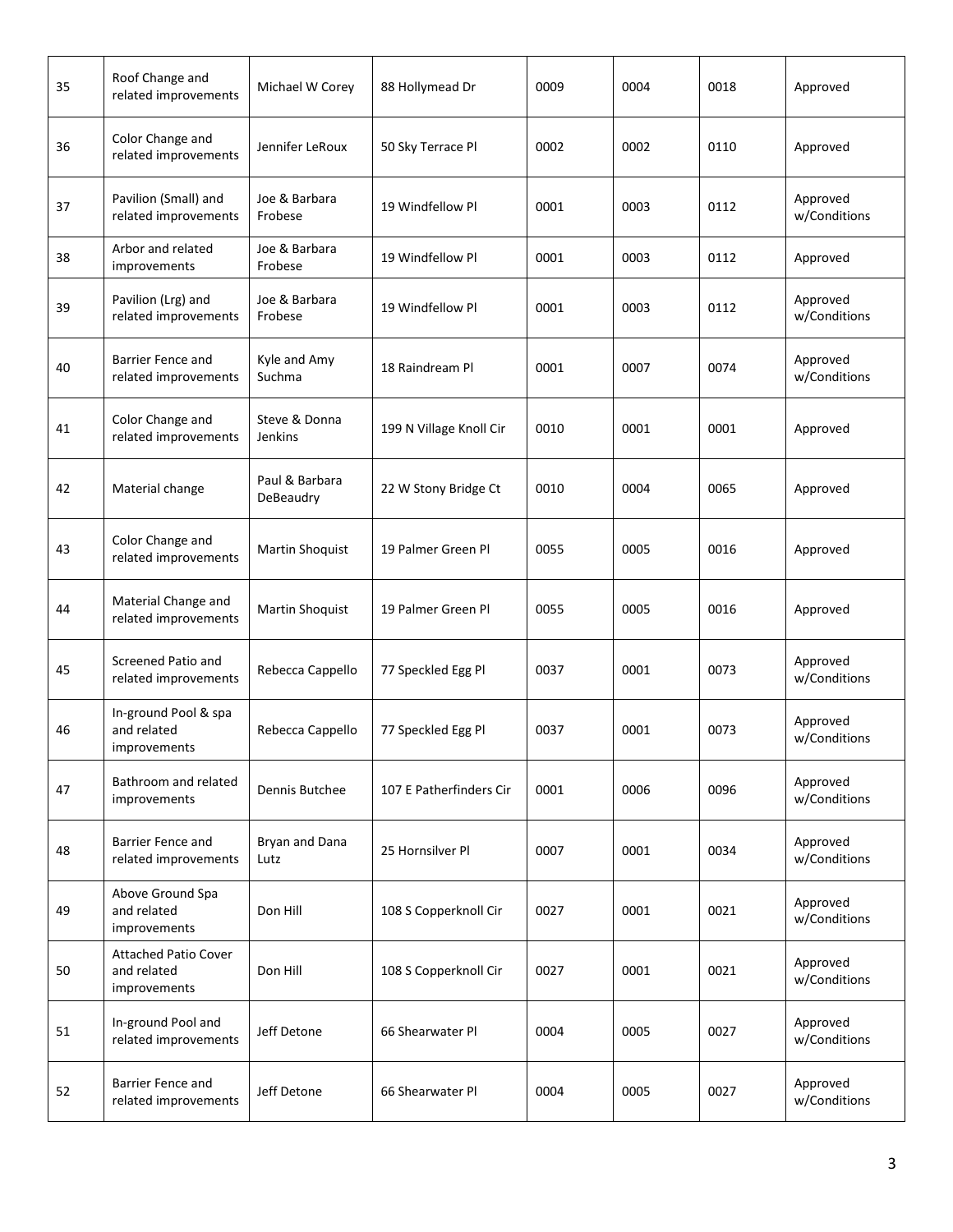| 53 | Color Change and<br>related improvements                | Danyce Rundell                | 64 Prides Crossing Dr    | 0006  | 0005 | 0002 | Approved                 |
|----|---------------------------------------------------------|-------------------------------|--------------------------|-------|------|------|--------------------------|
| 54 | sunroom and related<br>improvements                     | Mike Amoroso                  | 164 E Pathfinders Cir    | 0001  | 0007 | 0061 | Approved<br>w/Conditions |
| 55 | Color Change and<br>related improvements                | <b>Craig Gilbert</b>          | 26 Amber Sky Pl          | 00013 | 0002 | 0022 | Approved                 |
| 56 | Color Change and<br>related improvements                | Brittney & Jason<br>Rodriquez | 135 Wisteria Walk Cir    | 0037  | 0003 | 0001 | Approved                 |
| 57 | Color Change and<br>related improvements                | Kot                           | 11 North Pathfinders Cir | 0001  | 0006 | 0058 | Approved                 |
| 58 | Satellite Dish<br>Antennae                              | John Lentz                    | 7 Thornbush Pl           | 0028  | 0002 | 0044 | Approved                 |
| 59 | Tree Removal and<br>related improvements                | Daniel F Conrad               | 15 Craggy Rock           | 0008  | 0004 | 0039 | Approved                 |
| 60 | In-ground Pool and<br>related improvements              | Dana P Lyons                  | 71 S. Flagstone Path Cir | 0042  | 0001 | 0038 | Approved<br>w/Conditions |
| 61 | Fence and related<br>improvements                       | Dana P Lyons                  | 71 S. Flagstone Path Cir | 0042  | 0001 | 0038 | Approved<br>w/Conditions |
| 62 | Pool Enclosure and<br>related improvements              | Kevin Fogarty                 | 30 Grand Garden          | 0046  | 0001 | 0017 | Approved<br>w/Conditions |
| 63 | Home and related<br>improvements                        | Kevin Fogarty                 | 30 Grand Garden          | 0046  | 0001 | 0017 | Approved<br>w/Conditions |
| 64 | Arbor and related<br>improvements                       | Kevin Fogarty                 | 30 Grand Garden          | 0046  | 0001 | 0017 | Approved<br>w/Conditions |
| 65 | <b>Widening Driveway</b><br>and related<br>improvements | Kevin Fogarty                 | 30 Grand Garden          | 0046  | 0001 | 0017 | Approved                 |
| 66 | Material Change and<br>related improvements             | Kevin Fogarty                 | 30 Grand Garden          | 0046  | 0001 | 0017 | Approved                 |
| 67 | Tree Removal and<br>related improvements                | Kevin Fogarty                 | 30 Grand Garden          | 0046  | 0001 | 0017 | Approved                 |
| 68 | Room Addition and<br>related improvements               | Kevin Fogarty                 | 30 Grand Garden          | 0046  | 0001 | 0017 | Approved<br>w/Conditions |
| 69 | Fence and related<br>improvements                       | Kevin Fogarty                 | 30 Grand Garden          | 0046  | 0001 | 0017 | Approved<br>w/Conditions |
| 70 | Arbor and related<br>improvements                       | John Rouse                    | 65 N Sunny Slope Cir     | 0032  | 0001 | 0013 | Approved<br>w/Conditions |
| 71 | Patio Cover and<br>related improvements                 | Irma Johnson                  | 30 Nightfall Pl          | 0028  | 0001 | 0029 | Approved<br>w/Conditions |
| 72 | Patio and related<br>improvements                       | Lance & Elizabeth             | 174 Golden Shadow Cir    | 0011  | 0001 | 0003 | Approved                 |